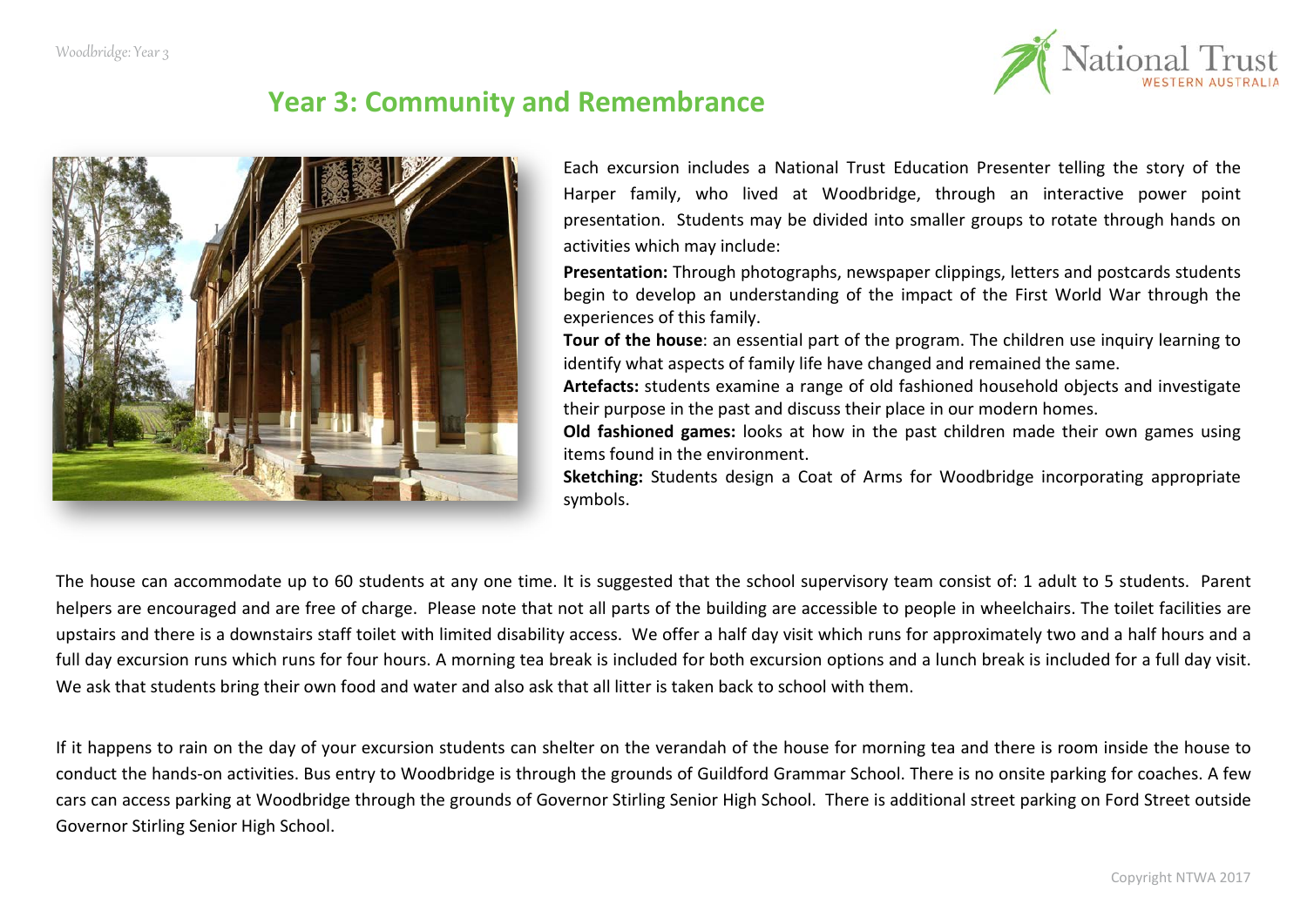### Woodbridge: Year 3



#### **CURRICULUM LINKS**

| <b>Content Strand</b>                                                                                                                                                                                                                                                                                                                                                                                                                                                                                                                                                                                                                                                                                                                                                                                                                                                                                                                                                                                                                                                                        |           | Knowledge and Understanding                          |                                                                                                                                                                                                                                                                                                                                                                                                                                                                                                                                                                                                                                                                                                                                                                                                                                                                                                                                                                                                                     |                                              |                                   |             |                                 | <b>Humanities and Social Sciences Skills</b>                                                                                                                                                                                                                                                                                                                                                                                                                                                                                                                                                                                                                                                                                                                                                                                                                                                                                                                                                                                                                                                                                                                                                                         |                                                               |                          |                                |              |                |
|----------------------------------------------------------------------------------------------------------------------------------------------------------------------------------------------------------------------------------------------------------------------------------------------------------------------------------------------------------------------------------------------------------------------------------------------------------------------------------------------------------------------------------------------------------------------------------------------------------------------------------------------------------------------------------------------------------------------------------------------------------------------------------------------------------------------------------------------------------------------------------------------------------------------------------------------------------------------------------------------------------------------------------------------------------------------------------------------|-----------|------------------------------------------------------|---------------------------------------------------------------------------------------------------------------------------------------------------------------------------------------------------------------------------------------------------------------------------------------------------------------------------------------------------------------------------------------------------------------------------------------------------------------------------------------------------------------------------------------------------------------------------------------------------------------------------------------------------------------------------------------------------------------------------------------------------------------------------------------------------------------------------------------------------------------------------------------------------------------------------------------------------------------------------------------------------------------------|----------------------------------------------|-----------------------------------|-------------|---------------------------------|----------------------------------------------------------------------------------------------------------------------------------------------------------------------------------------------------------------------------------------------------------------------------------------------------------------------------------------------------------------------------------------------------------------------------------------------------------------------------------------------------------------------------------------------------------------------------------------------------------------------------------------------------------------------------------------------------------------------------------------------------------------------------------------------------------------------------------------------------------------------------------------------------------------------------------------------------------------------------------------------------------------------------------------------------------------------------------------------------------------------------------------------------------------------------------------------------------------------|---------------------------------------------------------------|--------------------------|--------------------------------|--------------|----------------|
| Key                                                                                                                                                                                                                                                                                                                                                                                                                                                                                                                                                                                                                                                                                                                                                                                                                                                                                                                                                                                                                                                                                          | Geography | Place<br>Space                                       |                                                                                                                                                                                                                                                                                                                                                                                                                                                                                                                                                                                                                                                                                                                                                                                                                                                                                                                                                                                                                     |                                              |                                   | Environment | Interconnection                 |                                                                                                                                                                                                                                                                                                                                                                                                                                                                                                                                                                                                                                                                                                                                                                                                                                                                                                                                                                                                                                                                                                                                                                                                                      |                                                               | Sustainability           |                                | Scale        | Change         |
| Concepts                                                                                                                                                                                                                                                                                                                                                                                                                                                                                                                                                                                                                                                                                                                                                                                                                                                                                                                                                                                                                                                                                     | History   | Source                                               | Evidence                                                                                                                                                                                                                                                                                                                                                                                                                                                                                                                                                                                                                                                                                                                                                                                                                                                                                                                                                                                                            |                                              | Continuity and<br>Change          |             | Cause and Effect<br>Perspective |                                                                                                                                                                                                                                                                                                                                                                                                                                                                                                                                                                                                                                                                                                                                                                                                                                                                                                                                                                                                                                                                                                                                                                                                                      |                                                               | Empathy                  |                                | Significance | Contestability |
| <b>General Capabilities</b><br>Literacy<br>Numeracy                                                                                                                                                                                                                                                                                                                                                                                                                                                                                                                                                                                                                                                                                                                                                                                                                                                                                                                                                                                                                                          |           | ICT capability                                       |                                                                                                                                                                                                                                                                                                                                                                                                                                                                                                                                                                                                                                                                                                                                                                                                                                                                                                                                                                                                                     |                                              | Critical and creative<br>thinking |             |                                 | Personal and social<br>capability                                                                                                                                                                                                                                                                                                                                                                                                                                                                                                                                                                                                                                                                                                                                                                                                                                                                                                                                                                                                                                                                                                                                                                                    |                                                               | Ethical<br>understanding | Intercultural<br>understanding |              |                |
| Cross-Curriculum<br>Aboriginal and Torres Strait Islander histories and<br>Priorities<br>cultures                                                                                                                                                                                                                                                                                                                                                                                                                                                                                                                                                                                                                                                                                                                                                                                                                                                                                                                                                                                            |           |                                                      | Asia and Australia's engagement with Asia                                                                                                                                                                                                                                                                                                                                                                                                                                                                                                                                                                                                                                                                                                                                                                                                                                                                                                                                                                           |                                              |                                   |             |                                 |                                                                                                                                                                                                                                                                                                                                                                                                                                                                                                                                                                                                                                                                                                                                                                                                                                                                                                                                                                                                                                                                                                                                                                                                                      | Sustainability                                                |                          |                                |              |                |
|                                                                                                                                                                                                                                                                                                                                                                                                                                                                                                                                                                                                                                                                                                                                                                                                                                                                                                                                                                                                                                                                                              |           | <b>CONTENT DESCRIPTION AND ACHIEVEMENT STANDARDS</b> |                                                                                                                                                                                                                                                                                                                                                                                                                                                                                                                                                                                                                                                                                                                                                                                                                                                                                                                                                                                                                     |                                              |                                   |             |                                 |                                                                                                                                                                                                                                                                                                                                                                                                                                                                                                                                                                                                                                                                                                                                                                                                                                                                                                                                                                                                                                                                                                                                                                                                                      |                                                               |                          |                                |              |                |
| <b>Knowledge and Understanding</b>                                                                                                                                                                                                                                                                                                                                                                                                                                                                                                                                                                                                                                                                                                                                                                                                                                                                                                                                                                                                                                                           |           |                                                      |                                                                                                                                                                                                                                                                                                                                                                                                                                                                                                                                                                                                                                                                                                                                                                                                                                                                                                                                                                                                                     | <b>Humanities and Social Sciences Skills</b> |                                   |             |                                 |                                                                                                                                                                                                                                                                                                                                                                                                                                                                                                                                                                                                                                                                                                                                                                                                                                                                                                                                                                                                                                                                                                                                                                                                                      | <b>Relevant Aspects Of The</b><br><b>Achievement Standard</b> |                          |                                |              |                |
| <b>Civic and Citizenship</b><br>Communities<br>. Why people participate in community groups, such as a<br>school or community project, and how students can actively<br>participate and contribute to their local community<br>(ACHASSKO72)<br>Geography<br>Places are both similar and different<br>• The similarities and differences between places in terms of<br>their different types of settlement, the diversity of people,<br>the lives of the people who live there, and feelings and<br>perceptions about places (ACHASSK069)<br><b>History</b><br><b>Communities and Remembrance</b><br>• One important example of change and one important<br>example of continuity over time in the local community,<br>region, state/territory (e.g. transport. Work, education,<br>natural and built environments, entertainment, daily life)<br>(ACHASSK062)<br>• The historical origins and significance of the days and weeks<br>celebrated or commemorated in Australia (e.g. Australia<br>Day, ANZAC Day, National Sorry Day) and the importance of<br>symbols and emblems (ACHASSK064) |           |                                                      | <b>Questioning and Researching</b><br>· Identify current understanding of a topic<br>• Develop a range of focus questions to investigate<br>• Locate and collect information from a variety of sources<br>• Record selected information and/or data<br>• Recognise the ethical protocols that exist when gathering<br>information and/or data<br><b>Analysing</b><br>• Develop criteria for selecting relevant information<br>• Interpret information and/or data collected<br>· Identify different points of view/perspectives in information<br>and/or data<br>• Translate collected information and/or data into different<br>formats<br><b>Evaluating</b><br>• Draw conclusions and give explanations, based on the<br>information and/or data displayed in texts, tables, graphs<br>and maps<br>· Use decision making processed<br><b>Communicating and Reflecting</b><br>• Present findings and conclusions in a range of<br>communication forms, appropriate to audience and<br>purpose using relevant terms |                                              |                                   |             |                                 | At Standard, students develop questions, locate and collect<br>information and/or data from a variety of sources. They<br>record their information and/or data in a range of formats<br>and use some protocols when referring to the work of others.<br>Students use given criteria to select relevant information, and<br>they interpret information and/or data by sequencing events<br>and identifying different points of view. They translate<br>information and/or data into different formats. Students use<br>given decision-making processes to draw simple conclusions<br>and provide explanations, based on information and/or data.<br>They present findings using a range of communication forms<br>appropriate to audience and purpose, using relevant terms.<br>Students develop texts, supported by researched information,<br>and reflect on findings to propose an action.<br>Students identify the importance of rules and the democratic<br>processes that groups follow when making decisions. They<br>describe how people participate in community groups, and<br>identify the benefits to both the individual and the<br>community.<br>Students map and locate various boundaries and natural |                                                               |                          |                                |              |                |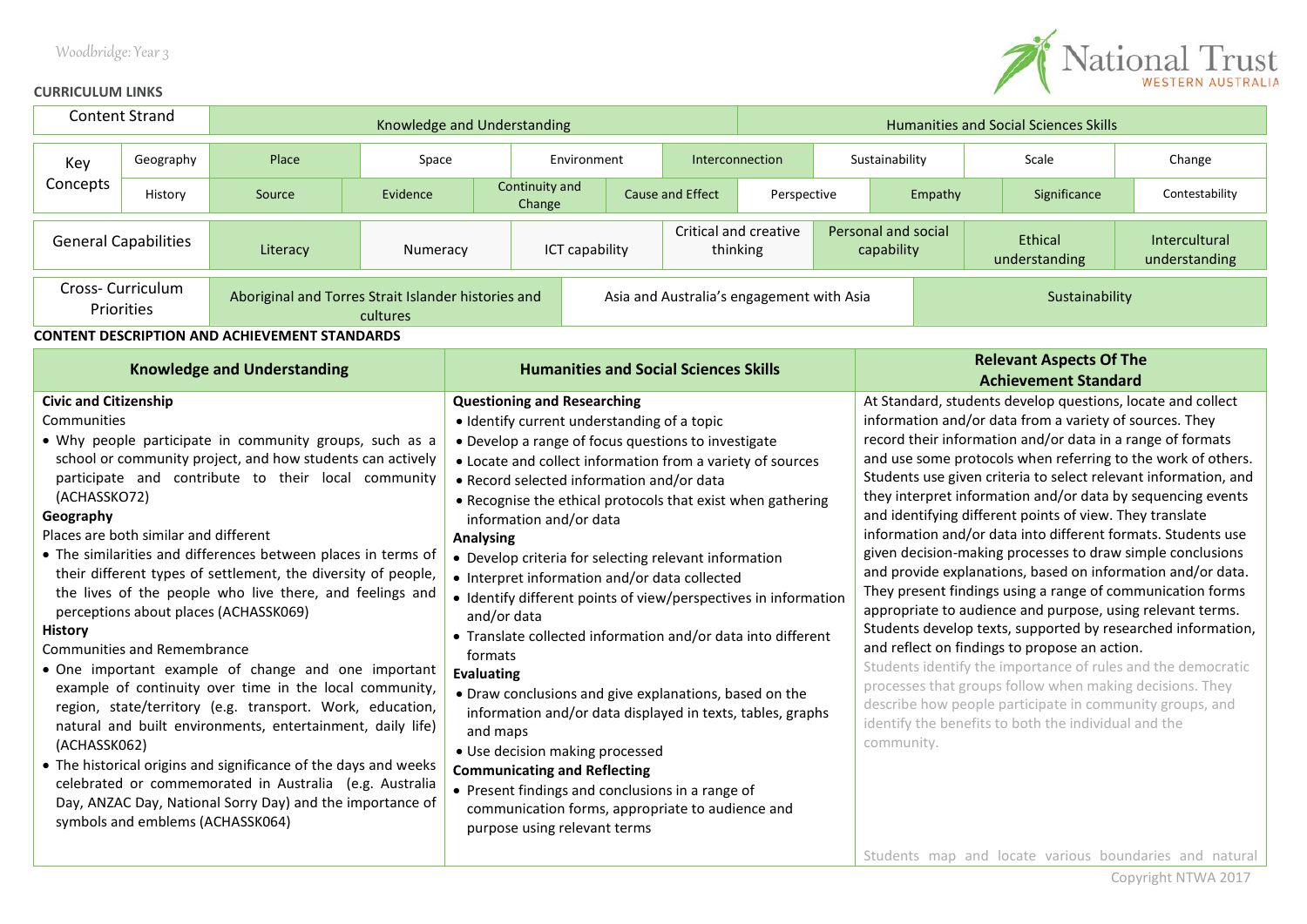

| • Develop texts, including narratives and biographies, that   | features that define Australia. They describe the diverse      |
|---------------------------------------------------------------|----------------------------------------------------------------|
| use researched facts, events and experiences                  | characteristics of Australia's neighbouring countries, and     |
| • Reflect on learning, identify new understandings and act on | identify different climatic zones of the world.                |
| findings in different ways                                    |                                                                |
|                                                               | Students identify simple interconnections between people       |
|                                                               | and places, and describe how people's perceptions of places    |
|                                                               | are influenced.                                                |
|                                                               | Students describe an example of continuity and change over     |
|                                                               | time in a given area. They identify the contribution of        |
|                                                               | different cultural groups on a community. Students identify    |
|                                                               | the ways people in Australia, and around the world,            |
|                                                               | acknowledge days and events that have historical significance. |
|                                                               |                                                                |

Source: Schools Curriculum and Standards Authority[, http://k10outline.scsa.wa.edu.au](http://k10outline.scsa.wa.edu.au/)

#### **INTRODUCTION**

Woodbridge is a two storey Victorian house nestled on the banks of the Swan River in Woodbridge east of Guildford. The impressive house features iron lace work, tessellated tile floors, a polished jarrah staircase and displays many pieces of original furniture. The place was designed and built as a family home and centre of operations for the agricultural enterprise of prominent agriculturalist, legislator and newspaper proprietor Charles Harper. The site of Woodbridge was part of Governor Stirling's "Woodbridge" reputedly the finest of the early rural grants on the Swan River and thus part of one of the earliest farms

developed. Woodbridge is linked with Captain James Stirling, first governor of the Swan River Colony. The area reminded him of his wife Ellen's family home near Guildford in England. In 1829 he built a small cottage on the land and named it after their farm. Stirling left the colony in 1839 and the land was leased.

By 1883 Henry Brockman owned the whole of Woodbridge Estate. Charles Harper bought 273 acres (lower Woodbridge Farm) that year to build a family home and run a farm that included a dairy and an orchard. Charles and Fanny Harper and their children moved into the completed house in 1885. In 1896 Charles opened a school in the billiard room for his ten children and those of neighbouring friends. Charles died in 1912 but Fanny, with two of her daughters, lived at Woodbridge until 1921.

Since then Woodbridge has a varied history having been used as a gentlemen's residence, a preparatory school, a home for aged women and as an annexe for Governor Stirling Senior High School. From the kitchen to the extensive entertaining areas, Woodbridge today reflects its role as home to Charles and Fanny Harper, their children and servants.

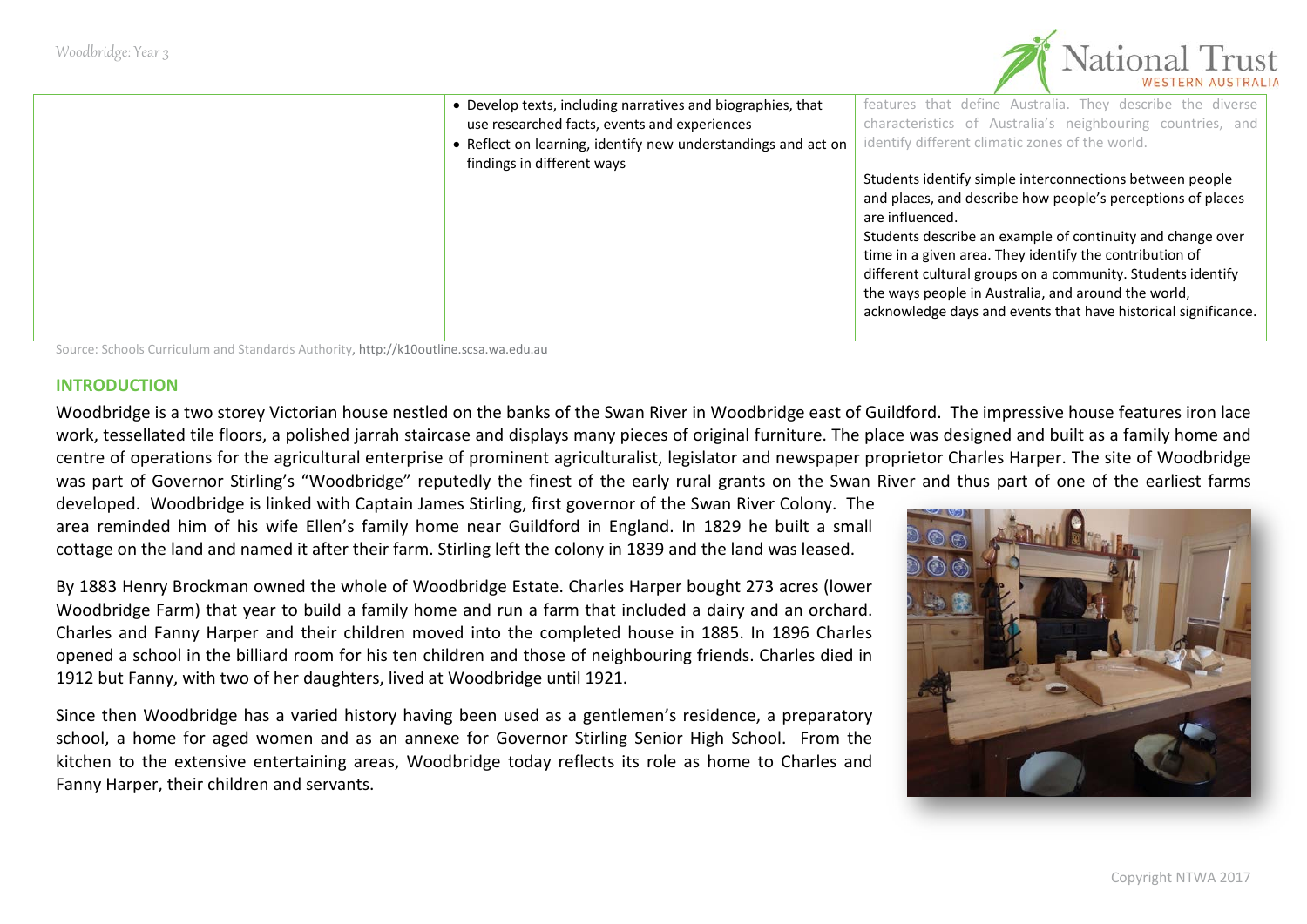

The First World War 1914 – 1918 had a significant and lasting influence on Western Australia. The families of the young men that enlisted were affected profoundly and this resulted in widespread impacts on the communities in which they lived. The Harper family were deeply affected by the war. Two sons and two nephews enlisted in 1914. They joined the 10<sup>th</sup> Light Horse and trained at Cairo. Sent to fight on the Gallipoli Peninsula, they died in the Battle of the Nek on August  $7<sup>th</sup>$  1915. Learning how people were affected on a personal level will assist students in developing empathy and gaining a more authentic perspective of their history.

#### **WOODBRIDGE Provides Year 3 students with opportunities to:**

- Investigate changes and continuities in Western Australia's history
- Learn about a significant heritage site
- Recognize some of the ways that people, ideas and events from the past affect the way people live today
- Use information from a variety of primary and secondary sources
- Plan questions and observations for an excursion
- Gather evidence from a range of sources and summarize information

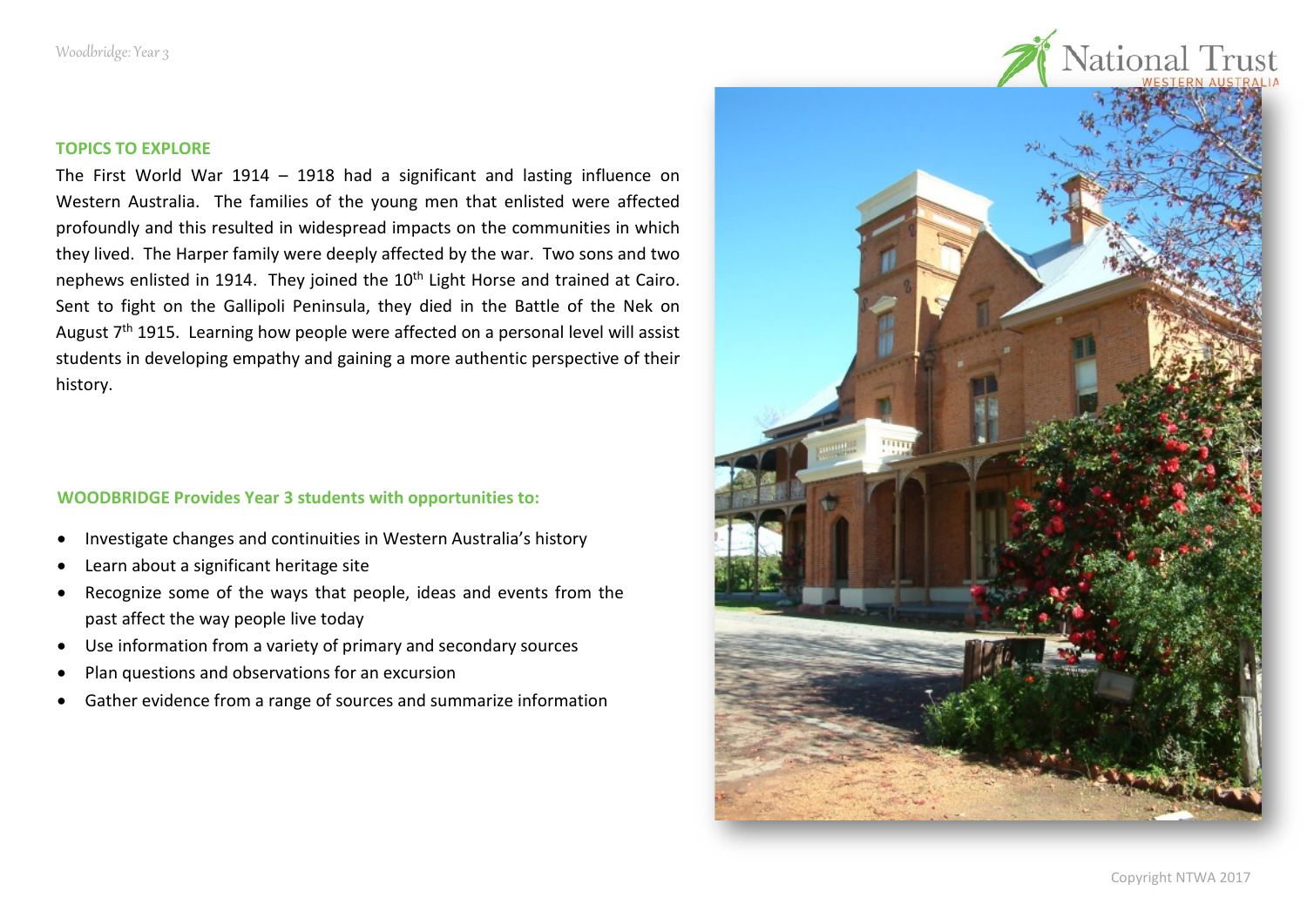



#### **RESIDENTIAL PICTURE COMPARISON**

Over the course of time, some things change while others stay the same. Historical paintings and pictures can show how places have changed over time.

- 1. Use Google Maps Streetview to find photographs of the same place taken at different times – your school, local shop, a house or significant community landmark.
- 2. Compare the different photographs and discuss the things that have remained the same over time and those that have changed.
- 3. Discuss the different types of houses that feature in your local area – are they similar? What do they have in common? Talk about the things valued at different times in history; compare your suburb to others i.e. well established inner city suburbs may have larger blocks, modern sub divisions predominantly feature much bigger houses and leave very little space for a garden. It is common for those old suburbs to be subdivided or have the old place demolished and a modern larger home built in its place.
- 4. Discuss changes in family sizes, lifestyle and the values of people that have lived in those places and the ways that places have been changed to reflect these differences.

#### **WOODBRIDGE PICTURE COMPARISON**

Over the course of time, some things change while others stay the same. Historical paintings and pictures can show how places have changed over time.

Resources:

Photograph of Woodbridge

- 1. Show students the photograph of Woodbridge.
- 2. Discuss:
	- a. Is this a new house?
	- b. How can you tell?
	- c. What features tell you that it is old?
	- d. Who lived here? A family? Someone who was very rich?
	- e. What do you think their life was like? What was their occupation?
- 3. How can we find more information about very old places?
- 4. Make a list of resources, places that you could visit to learn about buildings and people from long ago.

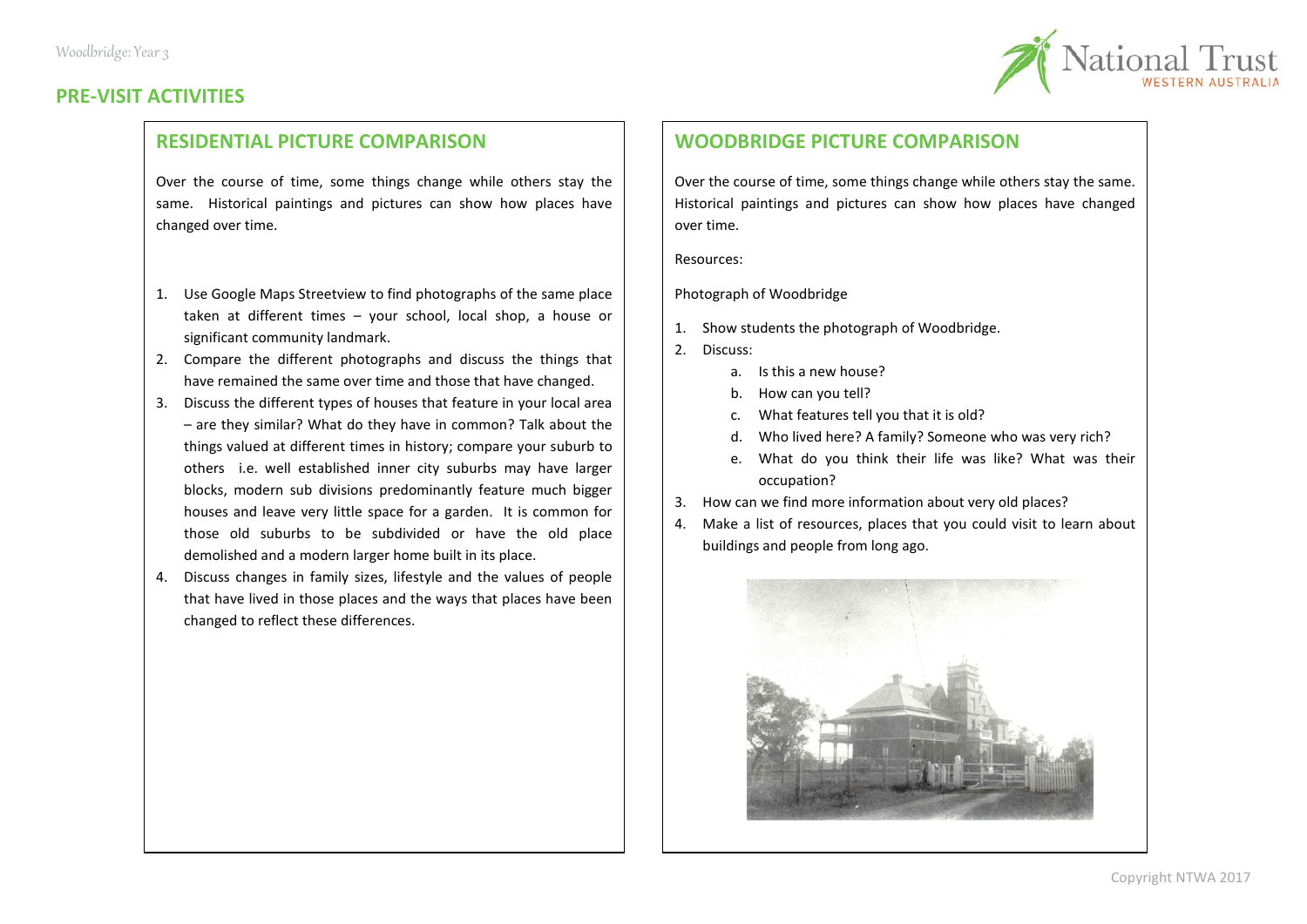# **PRE-VISIT ACTIVITIES**



#### **ANZAC DAY**

Woodbridge is the childhood home of two soldiers that fought and died at Gallipoli. This activity could be divided into three separate lessons.

- 1. As a class discuss the meaning of ANZAC Day
	- a. What do you know about ANZAC Day?
	- b. When is ANZAC Day?
	- c. Why has 25<sup>th</sup> April become so significant?
	- d. What does ANZAC stand for?
- 2. Create a KWL chart record everything students already know about ANZAC Day and questions and topics they would like investigate further.
- 3. The letters ANZAC stand for Australian and New Zealand Army Corps. But the term has come to be incredibly significant for many Australians. Onto a large chart brainstorm all the words that are associated with ANZACs. i.e. pride, mateship, dawn service, ...
- 4. Symbols of ANZAC Day list as many symbols of ANZAC Day as possible. Suggestions might include wreaths, speeches, music, war memorials, poppies, rosemary, flags, the Red Cross, medals, slouch hat, uniforms, marches...
- 5. Divide students into small groups; ask them to use simple craft techniques to make some of these symbols to display with the brainstorm from the previous lesson.
- 6. Ask students to think of creative ways to represent the music, speeches, marches etc. Ideas might include images of a bugle, sheet music, song words, copies of poems or speeches, photographs found online.
- 7. Students may have mementos that could be added to a class display.

# **GALLIPOLI**

Located half a world away and without the benefit of Google, soldiers were sent off to an unknown land.

- 1. Use an atlas, globe, map or the internet to show students a map of the world. Discuss the location of Western Australia, Egypt and Turkey.
- 2. Provide students with a map of the world and ask them to label and colour Fremantle, Cairo, Lemnos and the Gallipoli Peninsula.
- 3. Measure and discuss the length of travel, both distance and time. Compare with modern travel methods and the efficiencies of travel now enjoyed.

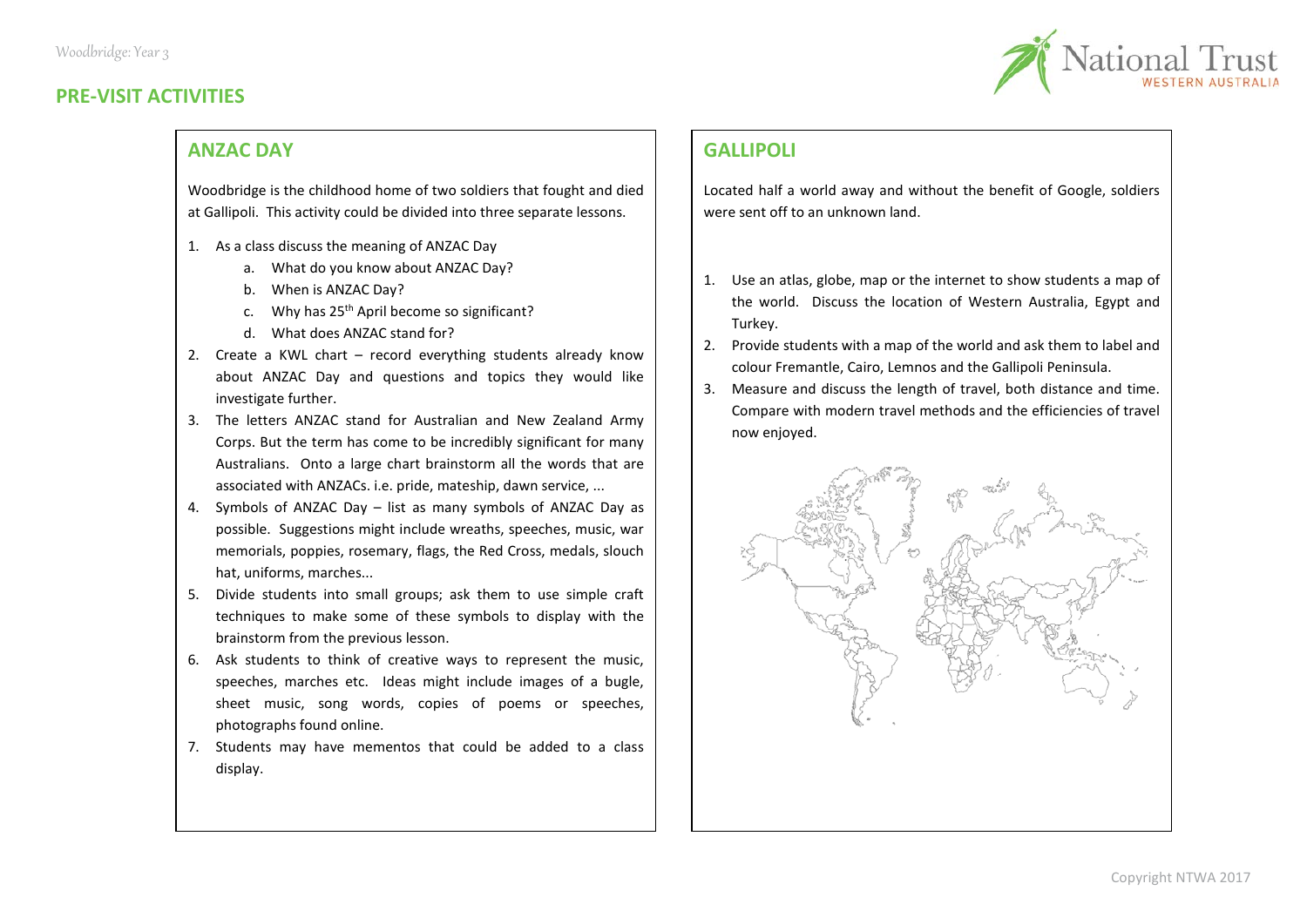

### **PRE-VISIT ACTIVITIES**

# **THE JOURNEY**

Talk about the distance covered by their ship, with their horses on board. Consider the challenges associated with travelling so far with provisions for both the soldiers and their horses, the need for saddles, boots, tack, weapons and ammunition as well as bedding, tents, personal belongings and food.



# **VOCABULARY**

The term ANZAC has become common – what does it stand for? Build students understanding of the language used to discuss ANZAC Day, create a word wall with as many descriptions and images as possible. Suggestions could include:

- Army Corps
- Digger
- Bugle
- Bully beef
- Dawn service
- Digger
- Honour
- March
- Lest we forget
- Last post
- Medals
- Memorial
- Rising Sun
- Trenches
- Spirit
- Wrath
- Soldier
- RSL Returned Services League
- Red Poppy
- Slouch hat
- Rosemary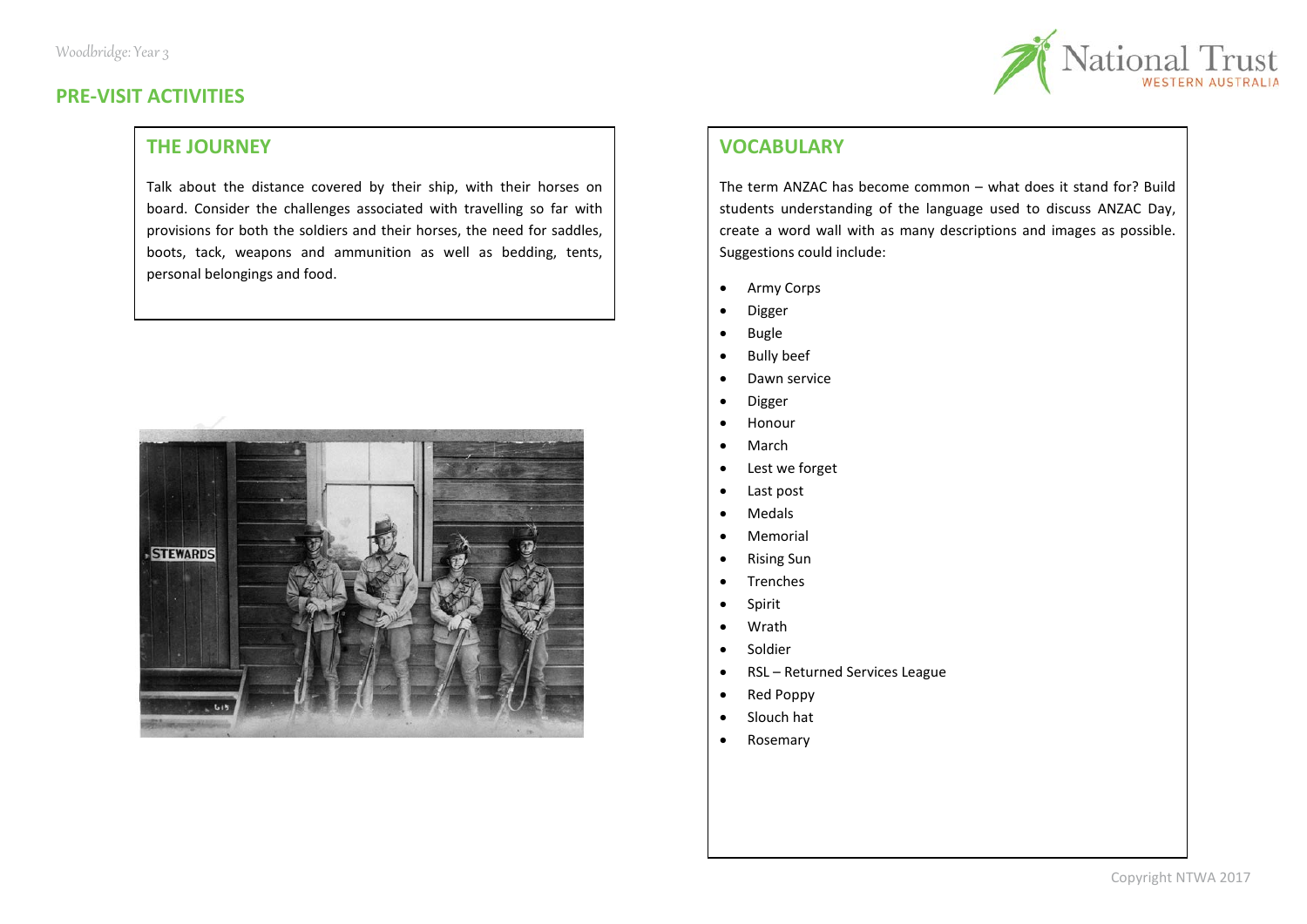

# **POST VISIT ACTIVITIES**

### **REFLECTION**

Following the visit to Woodbridge discuss the images displayed in the Power Point presentation, particularly the photographs, letters and postcards. Consider what it felt like to walk around Woodbridge and think about what it might have been like to grow up at Woodbridge.

- 1. Students write a narrative or report about their visit and what they have learnt, including their feelings about their excursion, World War 1 and those that it affected.
- 2. Students create an artwork which reflects what ANZAC Day means to them; they could utilise a wide range of materials and ideas include painting, collage, sketches, sewing, text etc

#### **THE SPIRIT OF THE ANZACS**

Play "Spirit of the ANZACS" and ask students to further reflect on their understanding of the experiences of those touched by war.



https://www.youtube.com/watch?v=QlHl9vJygCQ

#### **GALLIPOLI ROSE**

Students may have learnt about the Gallipoli rose and made their own rose at Woodbridge. Create a display of the roses alongside red poppies, flags and other symbols and images of ANZAC Day. Include descriptions of the origins of the symbols and why they have become such powerful emblems today. This display could be part of the word wall created in previous lessons or alongside it. This could be expanded to include songs and poems.

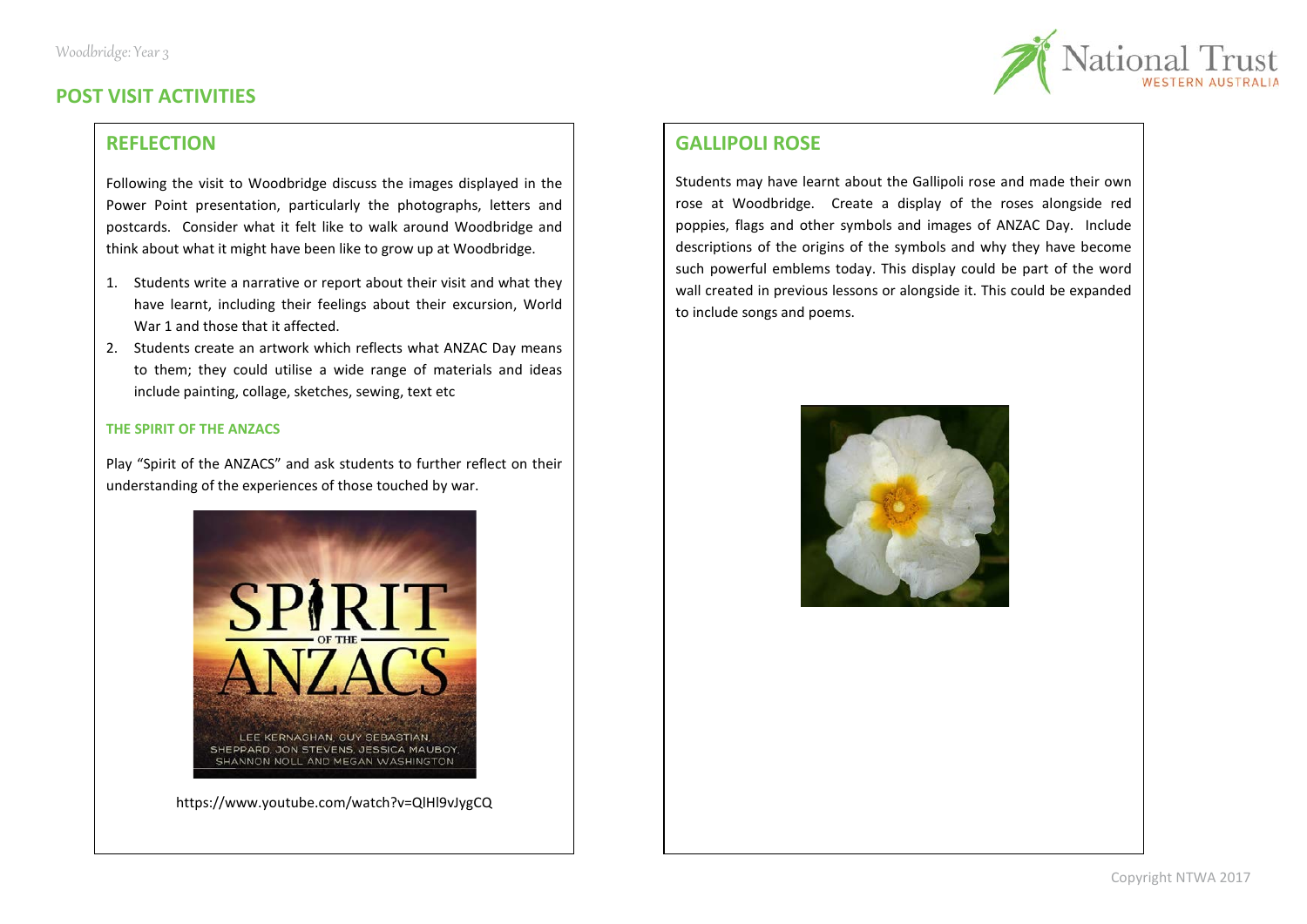

## **POST-VISIT ACTIVITIES**

At the time that World War 1 broke out, the kitchen was a place that only women worked. Once they left the shores of Western Australia soldiers were required to prepare and cook their own meals with very basic equipment and ingredients. This was the first time most men had ever cooked.

Hard Tack - Also known as "ANZAC wafer" or "ANZAC tile" these very hard biscuits have a long shelf life, unlike bread. The original biscuits were made by Arnott's, this recipe, from the Australian War Memorial website (www.awm.gov.au), is from Arnott's.

| <b>HARD TACK RECIPE</b>                                                                            | <b>Method</b>                                                                                                                                                                                                                        |  |  |  |  |  |
|----------------------------------------------------------------------------------------------------|--------------------------------------------------------------------------------------------------------------------------------------------------------------------------------------------------------------------------------------|--|--|--|--|--|
| <b>INGREDIENTS</b>                                                                                 | Preheat the oven to 180C. Place dry ingredients in a large bowl and mix together.<br>1.                                                                                                                                              |  |  |  |  |  |
| Makes six biscuits                                                                                 | Make a well in the centre and add the water. Mix together until an even dough is formed.<br>2.                                                                                                                                       |  |  |  |  |  |
| 1½ cups self-raising white flour<br>$\bullet$                                                      | Turn the dough onto a floured board and knead for a few minutes. Shape the dough into a ball and let rest for half an<br>3.<br>hour.                                                                                                 |  |  |  |  |  |
| 3 cups self-raising wholemeal flour<br>$\bullet$                                                   | Divide the dough into three and then roll each ball into thick 1cm sheets.<br>4.                                                                                                                                                     |  |  |  |  |  |
| 5 tablespoons sugar<br>$\bullet$                                                                   | Cut the rolled sheet of dough into 9 cm squares, using the edge of a steel ruler, rather than a knife. This pressing action<br>5.<br>helps to join the top and bottom surfaces of the biscuit and will improve the "lift" in baking. |  |  |  |  |  |
| 3 tablespoons milk powder<br>$\bullet$                                                             | Now make a regular pattern of holes in each biscuit, five holes across by five holes down (25 holes in all). The ideal tool to<br>-6.                                                                                                |  |  |  |  |  |
| pinch salt<br>1 cup water<br>$\bullet$                                                             | use to make these holes is a cotton bud with the cotton wool cut off or the thick end of a bamboo skewer. Push it<br>through to the bench, twist slightly and withdraw. (Some historians claim that each biscuit had 49 holes.)      |  |  |  |  |  |
| Equipment:                                                                                         | Place on a slightly greased baking tray, being careful that the biscuits are not touching. Form a wall around the outside<br>7.<br>edge with scrap dough. This will stop the outside edges of the biscuits from burning.             |  |  |  |  |  |
| Large mixing bowl<br>$\bullet$                                                                     | Bake on the centre shelf for 30-40 minutes or until golden brown. Be careful not to burn them!<br>8.                                                                                                                                 |  |  |  |  |  |
| Mixing spoon<br>$\bullet$<br>Board and rolling pin<br>$\bullet$<br><b>Baking tray</b><br>$\bullet$ | Leave the biscuits on a cooling rack until they harden. Or switch off the oven and return the biscuit to the oven until cool.<br>9.                                                                                                  |  |  |  |  |  |

#### **Other Opportunities**

Organise a lunch with other Gallipoli rations - tinned corned beef, rice and jam. What would you wash it down with? How about a cup of billy tea, cocoa or water? Make sure that you do not eat or drink anything the soldiers would not have had on Gallipoli - soft drink is definitely out! If you don't like hard tack by itself how else could you eat it? Some soldiers used to break up or grate the hard tack and mix it with water or powdered milk to make porridge. What would you prefer?

Warning**: Hard tack is really hard!** There are many stories of soldiers breaking their teeth on them, so be careful!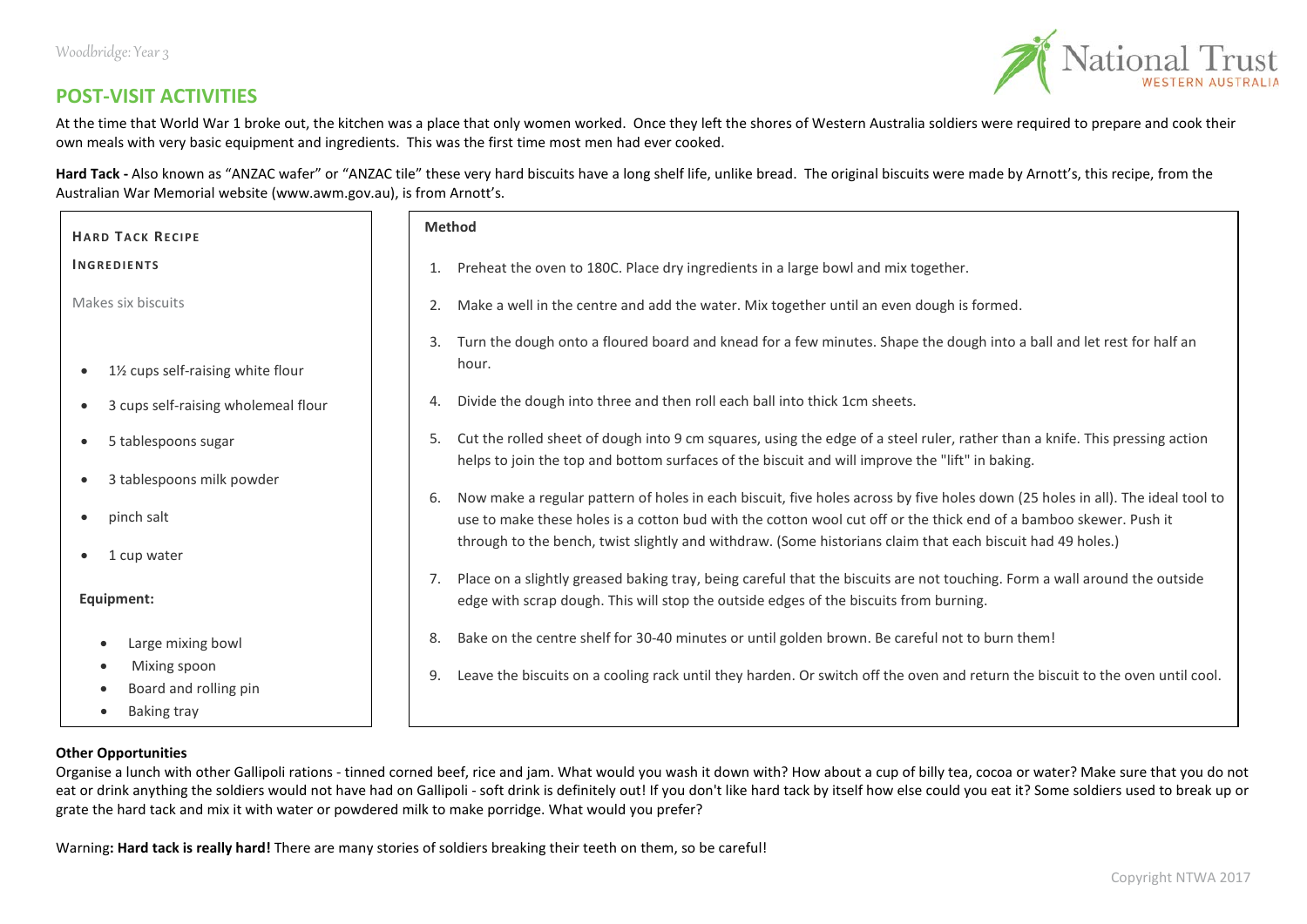# **POST VISIT ACTIVITIES**



# **BULLY BEEF**

A staple food for soldiers overseas, we know it as tinned corned beef these days and it can still be purchased.

1. Design a new label for Bully Beef

Experiment with culinary creativity – design some serving suggestions to compliment and/or enhance the flavour of corned beef i.e. serve with bread or mustard. Compare availability of ingredients today with what may have been options at the front.



# **RATION PACKS**

During World War 1 there was no widespread use of ration packs as we know them today. Food was cooked and distributed very close to the front and, at times, right at the front. Pre-packed food was issued as "emergency rations" and was carried to be used as a last resort. A 1914/18 British emergency ration included:



The image below is of other items that were sometimes issued, including the famed M & V which was a meat and vegetable stew.



ACTIVITY SUGGESTIONS:

- Find some old recipes and have a go at making some of these items
- Consider the food preservation techniques utilised and compare to modern ways of preparing, preserving and cooking foods
- Look at the weights on each what does 3 ounces of biscuits actually look like? Or 24 ounces of meat vegetable stew?